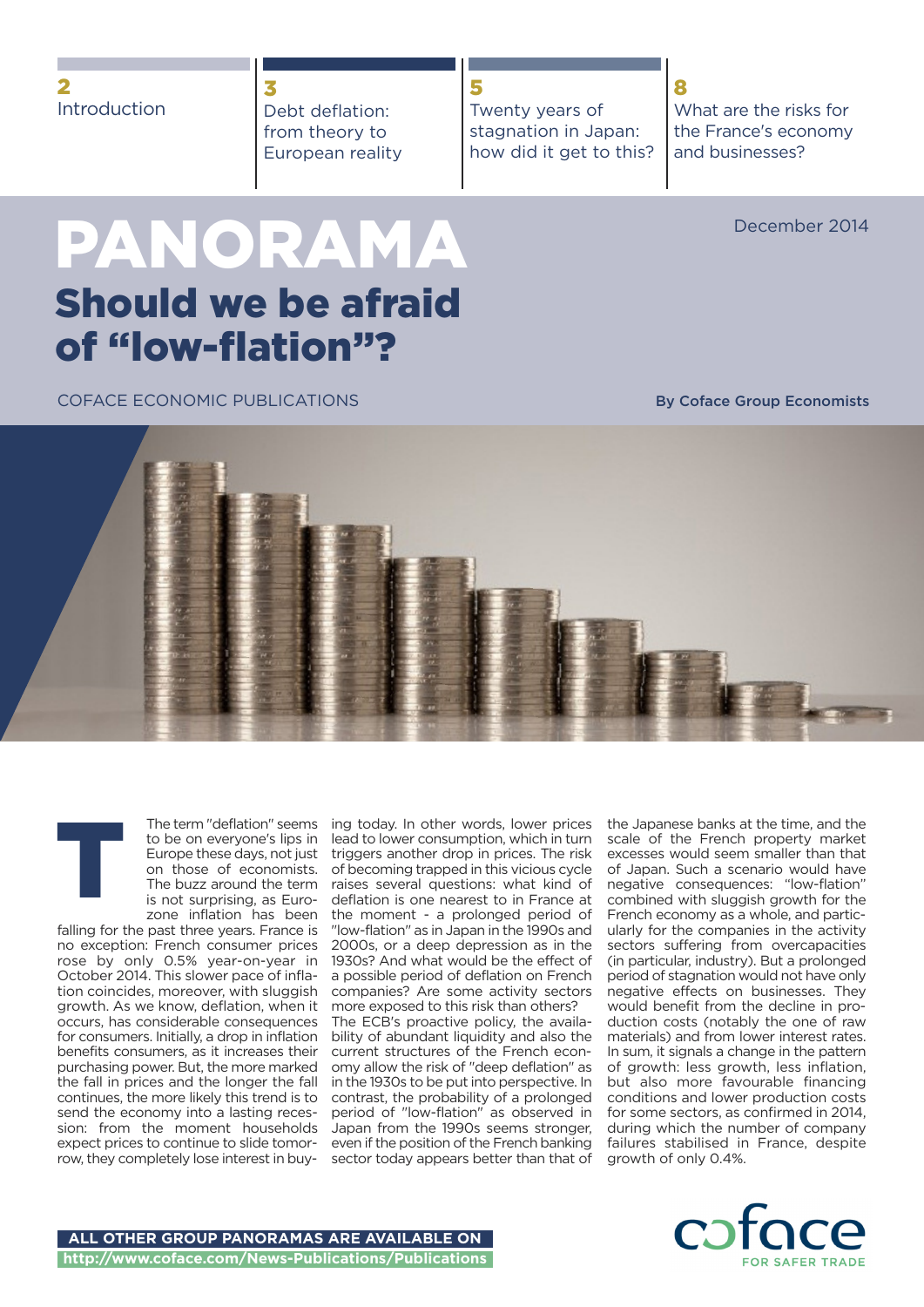**DECEMBER 2014**

# **SHOULD WE BE AFRAID OF "LOW-FLATION"?**

## BY OUR ECONOMISTS



**Paul CHOLLET** Economist



**Victor LEQUILLERIER** Economist



**Julien MARCILLY** Head of country risk



**Yves ZLOTOWSKI** Chief Economist

## **INTRODUCTION 1**

The search engine Google measures Internet browser interest in a topic via its Google trends facility. In October and November 2014, the number of searches for the word "deflation" was, according to Google Trends, at its highest since 2010. This facility also provides information on the geographic origin of these searches. It comes as no surprise to learn that searches for deflation are made mainly by European web surfers, and European cities represent 90% of the most frequent searches for the words "deflation" and "inflation".

Deflation is defined as a sustained downward trend in the price of a country's goods and services. The term "deflation" seems to be on everyone's lips in Europe these days, not just on those of economists. The buzz around the term is not surprising. Deflation, when it occurs, has considerable consequences for consumers. Initially, a drop in inflation benefits consumers, as it increases their purchasing power. But, the more marked the fall in prices and the longer the fall continues, the more likely this trend is to send the economy into a lasting recession: from the moment households expect prices to continue to slide tomorrow, they completely lose interest in buying today. In other words, lower prices lead to lower consumption, which in turn triggers another drop in prices. This vicious circle explains the deep depression of the 1930s in the United States and in several European economies. Without going as far as this, the situation in Japan in the 1990s and 2000s also highlights the problems associated with a prolonged stagnation in prices and activity.

As we have said, inflation has been on a downward trend in the Eurozone for three years, and France is no exception. French consumer prices rose by only 0.5% year-on-year in October 2014 (compared with an average of 2.3% in 2011). This slower pace of inflation coincides, moreover, with sluggish growth: just 0.4% in 2012, 2013 and probably 2014. This context of weak inflation and growth raises several questions: what kind of deflation is one nearest to in France at the moment - a prolonged period of "low-flation" as in Japan, or a deep depression as in the 1930s? And what would be the effect of a possible period of deflation on French companies? Are some activity sectors more exposed to this risk than others?

To answer these questions, we will first explain the mechanisms of deflation as explained by economic theory and focus on the light they throw on the dangers now threatening Europe's economies (part 1). We will then consider the case of Japan which went through a prolonged period of price and growth stagnation (part 2). We will finally examine the similarities between this Japanese stagnation with the current French situation, before identifying the effects this marked drop in inflation and growth is having on the French economy as a whole, as well as on each of its main activity sectors.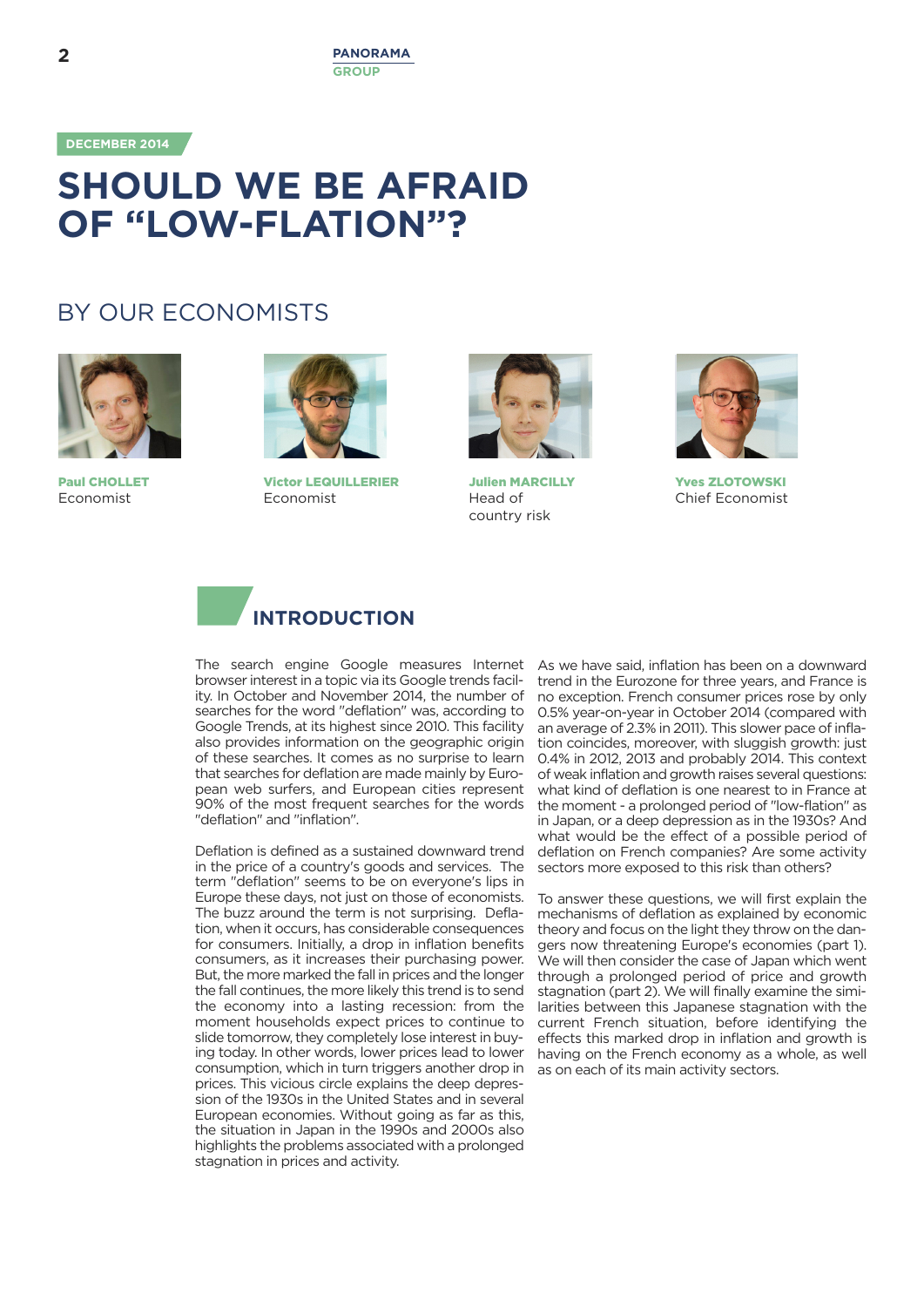## **DEBT DEFLATION: FROM THEORY TO EUROPEAN REALITY 1**

Deflation is defined as a generalised contraction of prices. But although lower oil prices contribute de facto to deflationary pressures, real (and dangerous) deflation is based on a different dynamic. What does economic theory tell us and can it throw light on the real dangers threatening our European economies?

The most famous theorican of deflation is Irving Fisher. This economist has long remained in Keynes' shadow, especially because in October 1929, Fisher made an unfortunate statement about stock market prices which, he said, had "reached a permanently high plateau". No good as a forecaster, Irving Fisher is still an important theorician of financial crises, especially on an account of his "debt-deflation theory of Great Depressions" which was written in the 1930s. Irving Fisher's theory starts off from the debt stock and arrives, in several stages, at economic depression. The overindebted borrowers suddenly liquidate their debt (massive selling of assets to repay the debt), which triggers a lower velocity of money supply (1) (increased money demand), and leads to lower prices (2) . The effect of the price shock is to drive up company insolvencies. The stress on businesses leads to a contraction in production and employment, which destroys confidence and which in turn triggers a lower velocity of money supply which leads to lower prices …

## **One of the key elements in Irving One of the key elements in Irving Fisher's theory is that a vicious Fisher's theory is that a vicious cycle is triggered in the relationship between debt and price cycle is triggered in the relationship between debt and price**

"We have the great paradox which, I submit, is the chief secret of most (...) great depressions: the more the debtor pays, the more they owe." This is because paying off the debt leads to a drop in prices, which implies a rise in the real value of the debt stock.

This seems very far from the current European problem. The old continent is threatened by a long period of inflation and weak growth. Nonetheless, Fisher's theory sounds a warning note over the extreme risks of a deflationary spiral and is interesting in two regards of concern to us now, in Europe:

## *Keep in mind the harmful nature of a high debt stock*

Irving Fisher starts with the over-indebtedness of borrowers, who, by paying off their debt, precipitate the crisis. The issue of deleveraging is of fundamental European concern. Some countries are characterised by still high levels of debt stock, whether private and/or public, as in Greece, Portugal and Spain. Deleveraging slows down the recovery and plays a part in the weakness of inflation: by devoting a still significant proportion of income to debt repayment, the economic players rein in their spending. Supply adjusts in response to prices, and this is even more true in a globalised economy: competition is fierce and downward pressure on prices is high. Low inflation complicates the deleveraging process, because the debt stock (in real terms) declines ever more slowly.

Irving Fisher described a crisis situation, whereas the European situation is more one of stagnation. However the self-sustaining mechanism between debt and price is the same. In an article on financial repression<sup>(3)</sup>, Kenneth Rogoff and Carmen Reinhart noted that European debt inherited from the Second World War was gradually eliminated by inflation and strong growth (and financial repression). The first two solutions put forward are absent from Europe today. In a study on Spain<sup>(4)</sup>, the International Monetary Fund (IMF) alerts readers to this topic. Spain is currently going through a dramatic crisis but the recovery is hampered by a still high stock of private debt (in particular of businesses). The IMF reminds us that deleveraging is made more difficult by the drop in prices (-0.2% in October 2014). As a result, it calls for a global strategy, steered by the State, for restructuring corporate debt. When one has neither inflation, nor growth as tools to reduce the debt stock, non-marketbased and radical measures (i.e. measures as part of a proactive strategy on the part of the public authorities) can prove to be the only solution

## *Influencing expectations to limit the risk of financial crisis*

The second key point of interest of Fisher's thesis is linked precisely to the notion of crisis. It should be noted that the theorician does not explain the cause triggering the liquidation of the debt by the economic agents - the starting point of the process. Fortunately, current European deleveraging is not the catastrophic debt liquidation described by Irving Fisher, but what is the risk of switching from one to the other? Fisher's theory can be related to the fact that expectations change suddenly because in a gen-

<sup>(1)</sup> Fisher I. (1933), the debt-deflation theory of Great Depressions, Econometrica, October.

<sup>(2)</sup> In the well-know equation MV = PY, M is the quantity of money in circulation and V is the velocity of money supply. Prices (P) and production (Y) are influenced by the quantity of money supply (M) but also by the velocity of money supply (V), i.e. the speed at which money goes around (changes hands) The velocity of supply is inverse to money demand. In the case of hyperinflation, the velocity of supply explodes (money demand collapses: no-one wants to hold onto money). The opposite happens during a period of deflation.

<sup>(3)</sup> Reinhart C. and Rogoff K. (2011), A Decade of Debt, NBER Working paper no. 16827, February. Financial repression refers to all the arrangements by which the financial institutions (banks in particular) are encouraged (or even obliged) to hold and keep debt securities

<sup>(4)</sup> International Monetary Fund (2014), Spain - 2014 Article IV consultation, Staff Report, July, Country Report no. 14/192.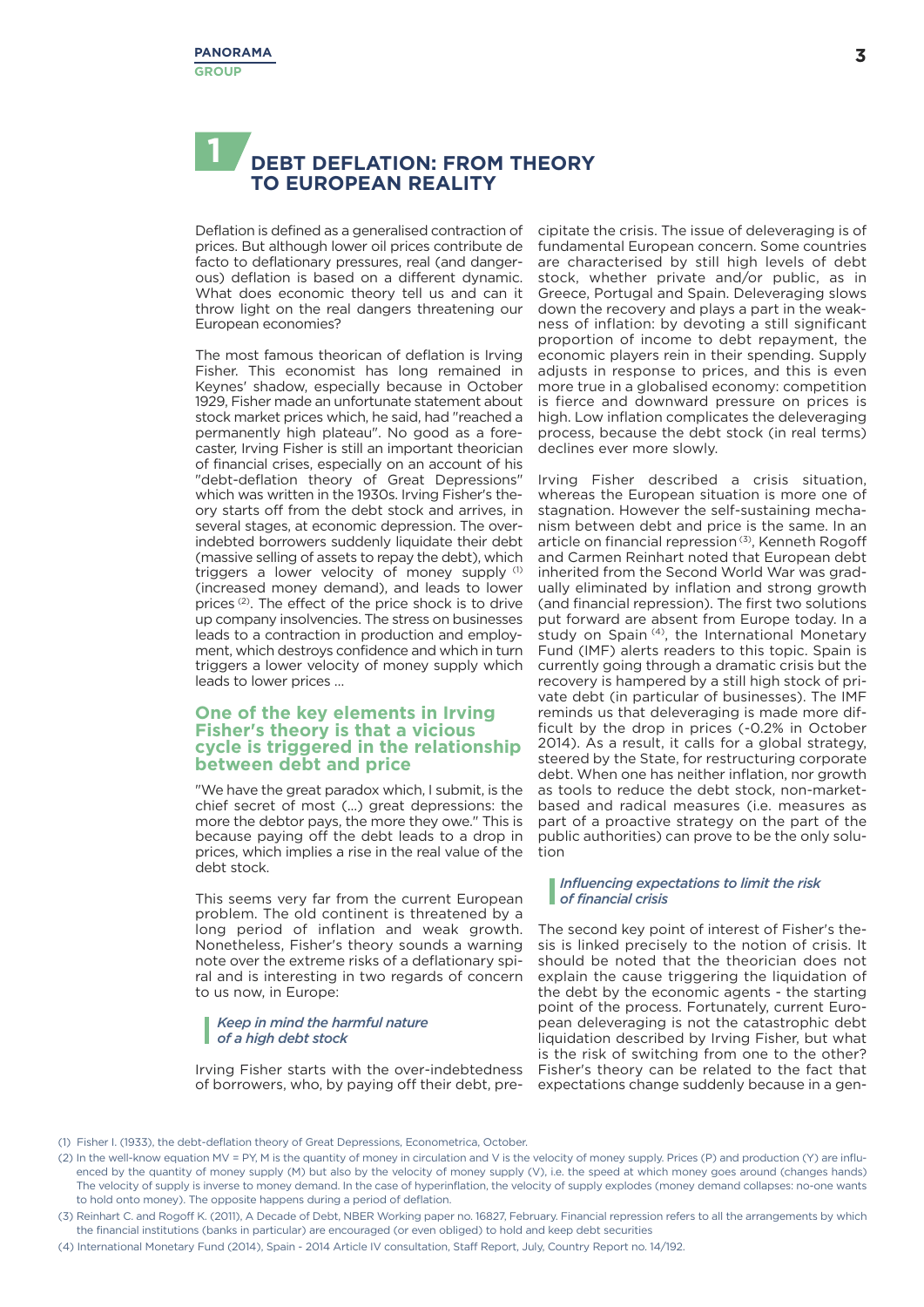eralised pattern of debt-liquidation behaviour, each borrower thinks he is saving himself but he is laying the foundations for a collective crisis. Numerous theoretical approaches to financial crises highlight the devastating nature of changing expectations. Individually rational, the behaviours become collective disasters through self-sustaining mechanisms. Although Irving Fischer is an economist in a neo-classical vein, his theory of debt-deflation seems more Keynesian in nature. Monetarists assume that in the long term, money demand behaviour is stable. In contrast, Keynesians hold that demand is unstable. This opens the way to the possibility of a sharp change in the individual behaviours of the agents with regard to money, these in turn triggered by changing expectations.

## **The crucial role played by the central banks**

The role of the central banks is therefore crucial to avoid such changes. Although observers criticise the ineffectiveness of the innovative steps taken by the European Central bank (ECB), it has implemented several injections of liquidity and cut the various interest rates. It has drawn up plans for quantitative easing and is of course using communication tools Despite these initiatives, the credit market in Europe does not appear to be responding favourably. There is generous liquidity offered by the Frankfurt-based institution, but this does not reach the real economy. However, the aim of the ECB's measures is possibly different and less visible: to prevent a sudden break in expectations and to avoid any risk of tipping debt-deflation. By declaring that the ECB will be there to prevent any crisis (5) , by supplying abundant, cheap liquidity, it can prevent the economic agents from being tempted by devastating "liquidation" behaviours à la Fisher. Accordingly it ensures that the collective ties are robust in order to prevent the development of the individual behaviours typical of financial crises.

The difficulty for the ECB is that deflation is not a refusal of money, but on the contrary, an absolute preference for liquidity. It is this preference which is the source of deflation. We bring in here the Keynesian notion of the "liquidity trap", i.e. that particular situation in which monetary policy is ineffective. Keynes uses the concept of natural interest rate to talk about the choice between money and bonds: below a certain interest rate, the economic agents believe that the rate can only go up (the value of bonds will fall). One must, therefore, put all one's savings into money. It is then impossible to influence money demand behaviour by cutting interest rates which are any-

way close to zero. This is how the liquidity trap is defined. Indirectly however, confirmation that the Central Bank is on hand to prevent any crisis and ensure the creation of money is the only way (admittedly indirect) of supporting confidence in the real economy.

When we observe the manufacturing sector confidence index for western European economies since 2005, the leading indicator of investment decisions, the diagnosis is is clear. The average level of distrust in the post-recession period is much stronger than before the crisis. The resumption of credit - and therefore of investment remains very uncertain in the short term. Nonetheless, various factors suggest that Europe has the means to avoid a serious deflationary crisis. Let us remember, in particular, that salaries are quite rigid in the Eurozone, contrary to the case of the 1930s, and this is a fundamental factor in supporting demand and expectations. This is particularly true of France where the per capita wage continues to rise (at a current rate of 1.6% a year). The economists at Crédit Agricole, moreover, have remarked that few French companies automatically index salaries to inflation, a condition which could help to create a deflationary spiral. The existence of the minimum wage (SMIC) is also a factor which limits downward price pressure<sup>(6)</sup>. A wageprice loop (through the systematic downward adjustment of wages in response to weak inflation, which in turn triggers lower prices) seems, therefore, unlikely in France which, at the moment, appears reasonably well placed to avoid true deflation. Prices in France rose by 0.5% in October 2014 according to Eurostat. Coface is expecting average French inflation for 2014 and 2015 of 0.6 and 0.7%. Let us, however, recall, that prices are already contracting in the neighbouring Eurozone economies. Prices across the whole of the EMU rose 0.4% in October. But in two countries prices contracted, namely in Spain (-0.2%) and Greece (- 1.8). The slowing price inflation in the Eurozone is worrying, given that the inflation rate was 0.7% in October 2013. Hence the importance of the ECB's policy, both regarding its specific dimensions and how it is communicated, communication having become a key central bank monetary policy instrument. Abundant, cheap liquidity, an innovative central bank, which consistently reiterates that it is there to guarantee financial stability: this is what was so badly missing during the 1930s. And this is what should enable the Eurozone to avoid "destructive liquidation" and, therefore, a true deflationary trap.

While it seems possible to avoid a 1930s style catastrophic scenario, can we envisage a long period of "low-flation" as experienced by Japan between 1990 and 2010?

(6) Lacan A. et François L. (2014), France: few risks of deflationary spiral, Crédit agricole group, perspectives France, Trimestriel, n°41, Octobre

<sup>(5)</sup> Mario Draghi is increasing announcements in order to reassure people as to the ECB's flexibility and its ability to explore policy which are both ample and diverse in order to combat the risk of deflation. On 21 November 2014, in his speech delivered in Frankfurt, he declared: "We are ready to recalibrate the size, pace and composition of our (asset) purchases, if necessary, to fulfil our mandate" and this "without undue delay" (...), it is 'essential to bring Eurozone inflation back to its target, without delay."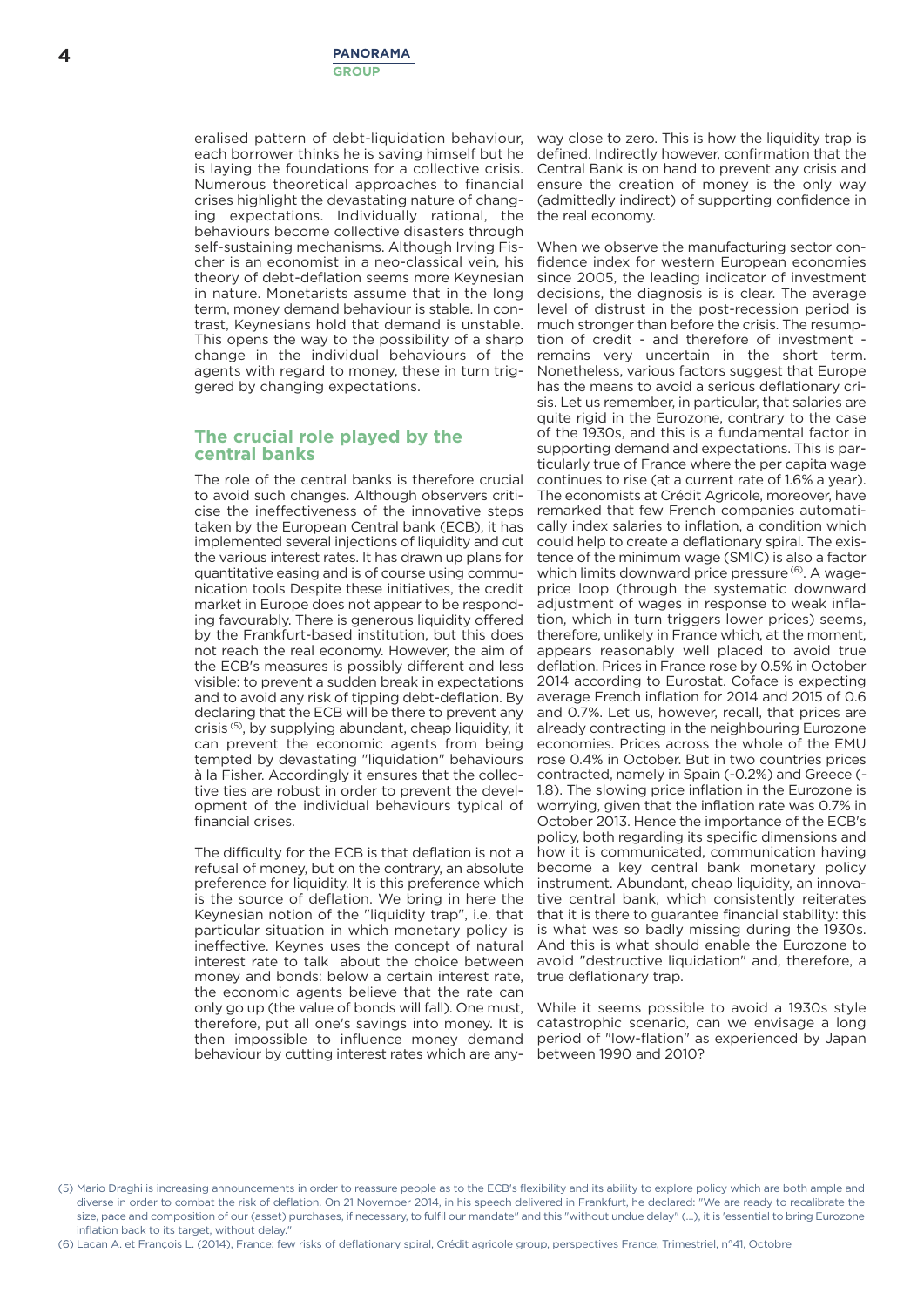## **TWENTY YEARS OF STAGNATION IN JAPAN: HOW DID IT GET TO THIS? 2**

1% and annual inflation 0.3%.What the country went through was not 20 years of deflation but a prolonged period of "low-flation.

## **1980-1990: imbalances created a bubble**

In the early 1980s, Japan had full employment thanks to strong solidarity among the banks, businesses and the State. Businesses, especially, domestic businesses, were protected by the Japanese state as a way of maintaining high employment levels. This support also meant that they were able to guarantee households a steady rise in income. The gradual opening up of

#### **Chart 1**

Property prices and stock market indices in Japan



Sources : Coface, Nikkei, JREI

### **Chart 2**

Wages and inflation in Japan



Sources : Coface, BoJ

Between 1990 and 2010, Japanese growth averaged the financial sector to countries in the OECD put an end to this cycle of cooperation. An adjustment was inevitable. In effect, domestic prices were 3 to 4 times higher than the prices set by Japan's economic partners (7) . As a comparison, the gap between European and US economies was between 1 and 1.5. Japanese prices were well above the prices of other advanced economies, Furthermore, banking sector profitability had been badly hit by the oil shocks and the wave of company deleveraging which followed. As a way of returning to higher profitability, the banks started to lend more and at lower rates.

> In 1986, the price of oil plummeted. Furthermore, the depreciation of the dollar, which had begun in 1985, continued following the Plaza Accord (260 yen to 1 dollar in February 1985, 123 in November 1988). There then followed a virtuous cycle of increased lending and higher asset prices (property and financial). Expectations were positively oriented and sustained a dynamic level of activity. The Japanese banks also held substantial volumes of property and financial assets, artificially beefing up their solvency ratios and their ability to lend. Real Japanese interest rates were the lowest of the OECD countries. In 1987, the Bank of Japan's ten-year rates (BoJ) stood at 4.9% against 8.25% in the United States, 9.6% in France and 9.9% in the United Kingdom. Between 1987 and 1990, the Japanese economy grew 15%. Almost half (43%) of the growth can be explained by investment in fixed assets (machines and equipment), compared with 9% between 1985 and 1987, a sign of business confidence and a desire by businesses to grow, thanks to easy access to credit. Nonetheless, as in the 3 years leading up to this period (1985-87), households were responsible for 50% of the growth.

## **1990-1997, banks suffering, inflation becomes rampant**

A growth rate which was almost unchanged and massive investments thus weakened the barely profitable Japanese companies which now became heavily indebted with sizeable inventories to dispose of. At the start of 1990, as for the other OECD economies, long-term rates rose and limited access to credit, causing a stock market and property bubble to burst. The main Japanese stock index, the Nikkei, lost 62% of its value between January 1990 and August 1992. There then followed the first wave of company failures in Japan. 6,342 insolvencies in one year were recorded in June 1989, a figure which rose to 14,167 by the end of 1991.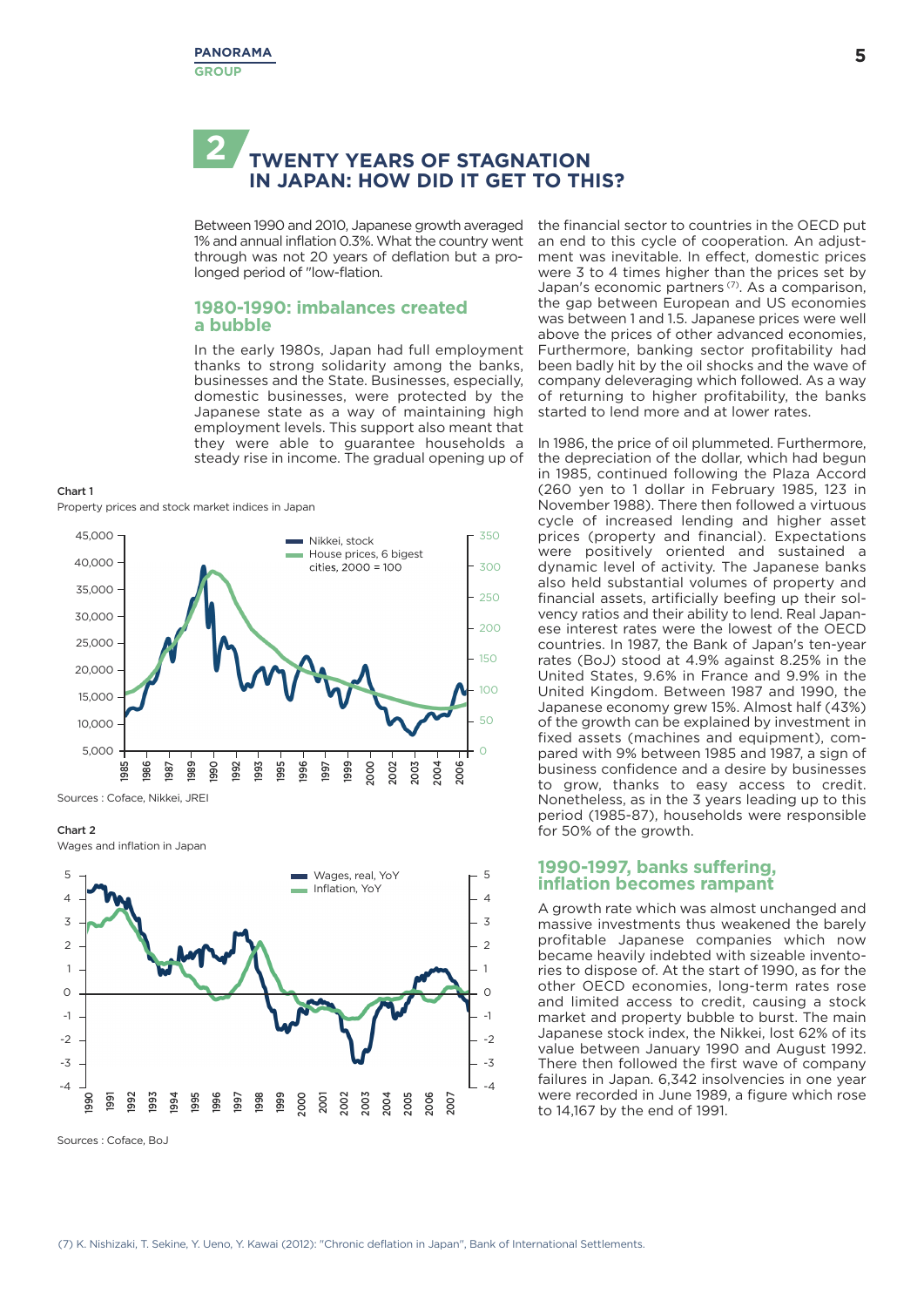In contrast to the other economies, Japan failed to find an effective response to the crisis. Admittedly, between 1991 and 1995, average European and Japanese growth was almost identical (+1.15% and +1.3%), but the balance sheets of the European banks had, at the same time, been repaired. Overcapacity in businesses, large inventories and a sharp slowdown in domestic demand (5% of growth between 1991 and 1995, against 35% during the 5 preceding years) led to a slowdown in price growth (disinflation) and a first spell of deflation in 1996. Real wage growth began to slow from 1990 (4% in 1990, 1.5% in 1996) undermining household confidence. Furthermore, the yen had continued to appreciate against the dollar until 1995. The results of companies with inputs made in Japan deteriorated and, in the absence of demand, adjustments were made to margins.

#### **Chart 3**

Evolution of company failures



Sources : Coface, Telkoku

## **Chart 4**

BoJ key rate and Japanese monetary base



Sources : Coface, BoJ

Fiscal stimulus measures and monetary easing (rate cuts and introduction of non-standard measures) were however taken from 1991 to allow the State to take up the slack from the falloff in domestic demand and so that the banks could finance their loans more cheaply. Meanwhile, the banks were weakened by a decline in own funds and by a rise in non-performing loans. Consequently, they sold their financial and property assets in order to recapitalise. They therefore participated in increasing supply in a context of weak demand. So, they contributed to the downward price trend and weakened the indebted holders of financial and property assets, who effectively saw their debt burden rise as a proportion of the value of their asset. Moreover, in order to reduce their risks, the banks tightened their borrowing conditions. Finally, to hide the non-performing loans or nonpayment risks, they granted loan extensions to vulnerable borrowers. In 1994, the failure of 7 mortgage lenders threatened to drag down Japan's largest banks. In 1997, three major Japanese banks also went bankrupt (Yamaichi, Sanyo and Hokkaido Takushoku). Another sharp contraction of credit supply then bankrupted several companies, which were unable to finance themselves (+30% between 1997 and 1998).

## **1998-2007, only one year of inflation in 10 years!**

After a jump linked to a VAT rate hike from 3 to 5% in 1997, prices again slid into negative territory in 1998. Thus real wages and prices almost never stopped falling until 2010. Wages fell by 0.9% on average each year and prices by 0.3%.

The Japanese government intervened directly in 1998 by nationalising 2 major insolvent Japanese investment banks, Long Term Credit Bank and Nippon Credit Bank. Despite a State investment of \$495 billion in these banks (12% of GDP), the level of non-performing loans continued to climb and reached 8.4% of outstanding loans in 2002. However, in 1999, the BoJ had started to lend to banks at zero interest and in unlimited quantities. But the company failures led to a rise in the non-performing loans portfolios of the banks, which then restructured, in turn weakening new sectors such that bankruptcies again increased. With the exception of 1999, these grew continuously between 1997 and 2001.

All sectors were affected on a similar scale (see chart 3). Among these failures, those of the large groups received particular attention: JDC Corporation (building contractor) and Okura Corporation (retailer) in particular, filed for bankruptcy. The manufacturer of photocopiers, Mita Industrial Co., with liabilities of 206 billion yen went down as the manufacturing industry's most significant failure.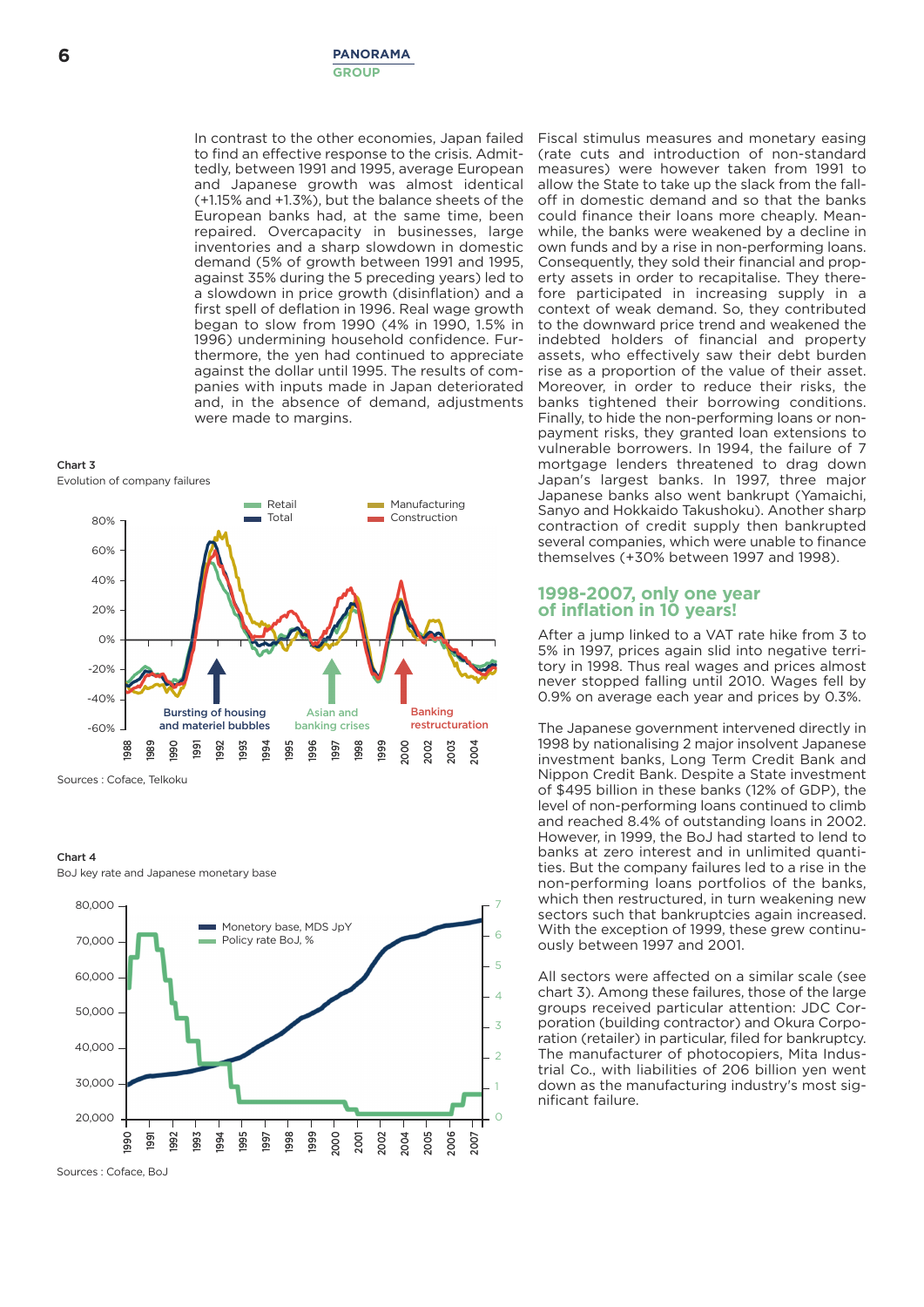The monetary base, meanwhile, has never increased as fast as it did between 1996 and 2003. However, the banks did not use the liquidity provided by the Central Bank to increase their lending. Japan thus found itself in a "liquidity trap", in which the abundance of money had no effect on the real economy. Indeed, the volume of bank loans granted to the private sector shrank continuously over the same period. Japanese public debt exceeded 150% of GDP in 2001 (60% in 1990). The State spent almost 1,600 billion yen in 10 years, without however succeeding in kickstarting a recovery of private investment. It wasn't until between 2002 and 2006 that Japan returned to a growth rate (average of 2%) capable of pushing up inflation. The fall of the stock market indices ended in 2003 and they are now at their 1982 levels. The number of bankruptcies has been declining since September 2002 (cf. chart X). The volume of bank loans granted to the private sector started to rise again in 2004.

## **How did it get to this?**

Several factors would seem to account for the fact that Japan found itself in a situation of weak inflation, and then of deflation. First, the authorities waited too long to consolidate their banking system. In effect, the other advanced countries, like Sweden, immediately nationalised and restructured their weak banks. Japan's banks failed to consolidate their balance sheets and amplified the competition.

fall in asset values by selling off some of their own. Then, expectations announced by the main institutions could also have adversely affected activity, as throughout the period, the consensus view was to expect inflation to diminish over the long term. These expectations of a decline underlined the idea that prices were supposed to adjust mechanically and that the Central Bank was not providing any solutions (either in terms of instruments or communications) capable of reversing the trend.

Over and above the cyclical aspects, Krugman (1998) stresses that the natural interest rate (8) slipped into negative territory after 1990. As a result, the BoJ's zero interest rate policy was insufficient to stimulate activity (Watabe, 2012). This result explains the existence of a liquidity trap at the end of the decade. Finally, from 1993 to 2005, Japanese growth was below the country's growth potential, according to the BoJ. Production not used to respond to the growth potential accordingly dragged prices downward.

The 20 years of a deflationary cycle were therefore the consequence of a cyclical shock on an economy whose structure had become precarious in the 1980s. Effectively, the opening up of the Japanese economy had put natural pressure on prices that were too high, in a society whose companies were until that point not very open to

## **Atsushi NAKAJIMA,**

**President of the Research Institute of Economy, Trade and Industry (RIETI)**

*The RIETI is a highly regarded government research institute in Japan. Established in 2001, its mission is to conduct theoretical and empirical economic studies to support the country's economic policies.*

## **In your opinion, when was the starting point for deflation in Japan?**

The bursting of the housing bubble in the early 1990s is the underlying cause of the Japanese crisis, the effects of which have been felt for almost two decades. At the time, the Bank of Japan (BoJ) raised its key rate to contain the rise in property prices, without due regard, however, to the risk of deflation. The VAT hike in April 1997 followed by the Asian crisis was behind the fall in wages and households' loss of purchasing power. Deflation accordingly became "structural" and the Japanese economy then entered into a "vicious" cycle. Japanese businesses became more concerned about risks, and so accumulated a sizeable stock of savings without, however, investing, to the detriment therefore of economic activity which stagnated for fifteen years.

## **What impact did the bursting of the property bubble have on Japanese businesses?**

It was the businesses, rather than households, which took the brunt of the property crisis in the early 1990s. They held a large proportion of financial real estate assets in their equity portfolios, which decreased hugely in value following the bursting of the bubble. To maintain their margins, businesses then cut wages while rebuilding their treasuries in order to manage their excessive debt (hence the high accumulation of savings). The banking sector was also hit by its exposure to excessively indebted businesses and the significant rise in the ratio of non-performing loans. Until 2005 when Japan finally finished dealing with its bad debt problem, the contraction of corporate and bank balance sheets reinforced the stagnation of the economy and the persistent deflation.

## **After this long deflationary period, what are the prospects for the Japanese economy in 2015?**

Japan will not slide back into deflation despite the slowdown in price rises recorded in the second half of 2014. This is because several factors appear favourable to a rebound in activity in 2015. First, monetary policy will be more accommodating than announced at the end of October 2014. The Central Bank will effectively buy back 30tr yen of additional public debt and expand the annual money supply to 80tr yen (€575 billion, 17% of GDP). The government has meanwhile announced a stimulus budget. Finally the second VAT rise (from 8% to 10%), initially planned for October 2015, has been postponed until April 2017, which will boost household consumption.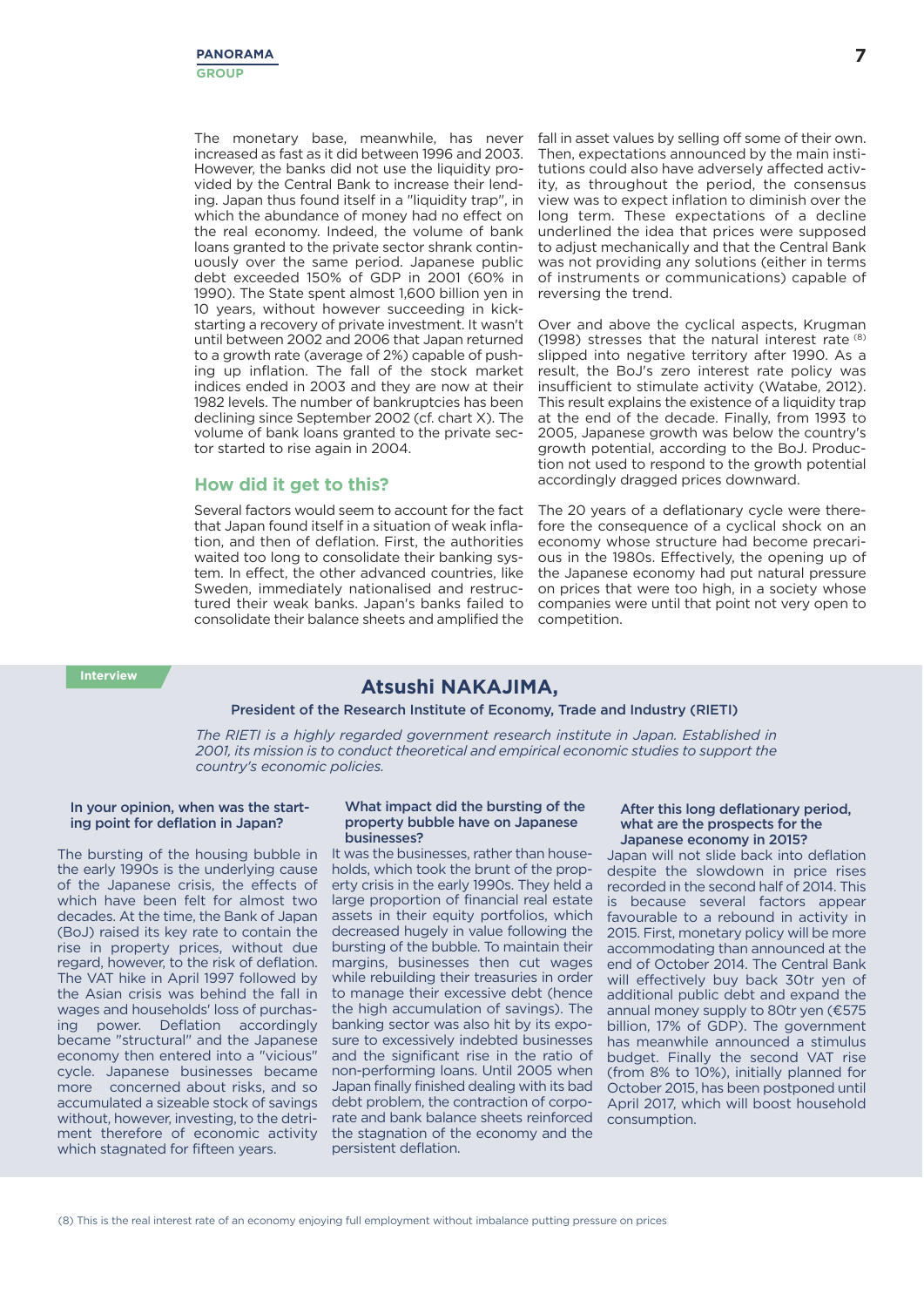**Box 2**

## **Hong Kong and China, the other less well known instances of deflation of recent economic history**

*Outside Japan, other countries have also undergone periods of deflation in the last two decades.*

## **Hong Kong:**

## **the effects of a double crisis**

The negative inflation observed in Hong Kong in the early 2000s (see chart 5) was the result of growth shocks linked to the Asian crisis of 1997-1998 and then the bursting of the internet bubble in 2001-2002. This double shock first triggered a decline in demand and accordingly a drop in

prices, of both goods and assets Hong Kong's situation in the early (especially property). The scale of this was then sharpened by the fixity of the exchange rate for the Hong Kong dollar against the US dollar, which prevented any depreciation. Finally, let us note that this period of deflation coincided with a strong rise in company failures (see chart 5).

**Chart 5**

inflation and company failures in Hong Kong (national sources)



Sources : national sources

2000s and that of the Eurozone today have a number of similarities, therefore. Both regions effectively went through a double crisis (Lehman Brothers' collapse in 2008-2009 and then the sovereign debt crisis in 2011- 2012 in the European case) and had to tackle it without being able to benefit from a depreciation in their currency (until summer 2014 in the case of the Eurozone).

### **China:**

## **when deflation goes hand in hand with a productivity shock**

Consumer prices in China fell by an average of 0.4% a year between 1998 and 2002. But in contrast to the other examples of deflation referred to in this study, this period of falling prices did not coincide with a period of sluggish growth. Far from it, as growth averaged +8.2% (during this five-year period). This "positive deflation" corresponds to a productivity shock: strong growth driven by exports and business investment enabled productivity gains to be made which put downward pressure on prices. Excess labour supply in the industrial sector associated, in particular, with growing urbanisation also contributed.



The example given of Japan in the 1990s and 2000s is increasingly highlighted to explain the current weaknesses of the French economy. In this section we will examine the risks to the French economy in general and to French businesses in particular of a prolonged period of economic stagnation and Japanese-style prices.

## **Sluggish growth and low inflation Sluggish growth and low inflation since 2012 reflect in part the since 2012 reflect in part the industrial overcapacity in France industrial overcapacity in France**

As in Japan in the 1990s, growth and inflation have both been trending downwards since 2011. We believe that GDP growth is, therefore, unlikely to exceed 0.4% in 2014 and 0.8% in 2015, namely a rate well below that of 2011 (2.1%). Likewise, consumer prices, which rose by only 0.5% year on year in October 2014, and will rise, in our opinion, by only 0.7% on average in 2015 (against 2.3% in 2011).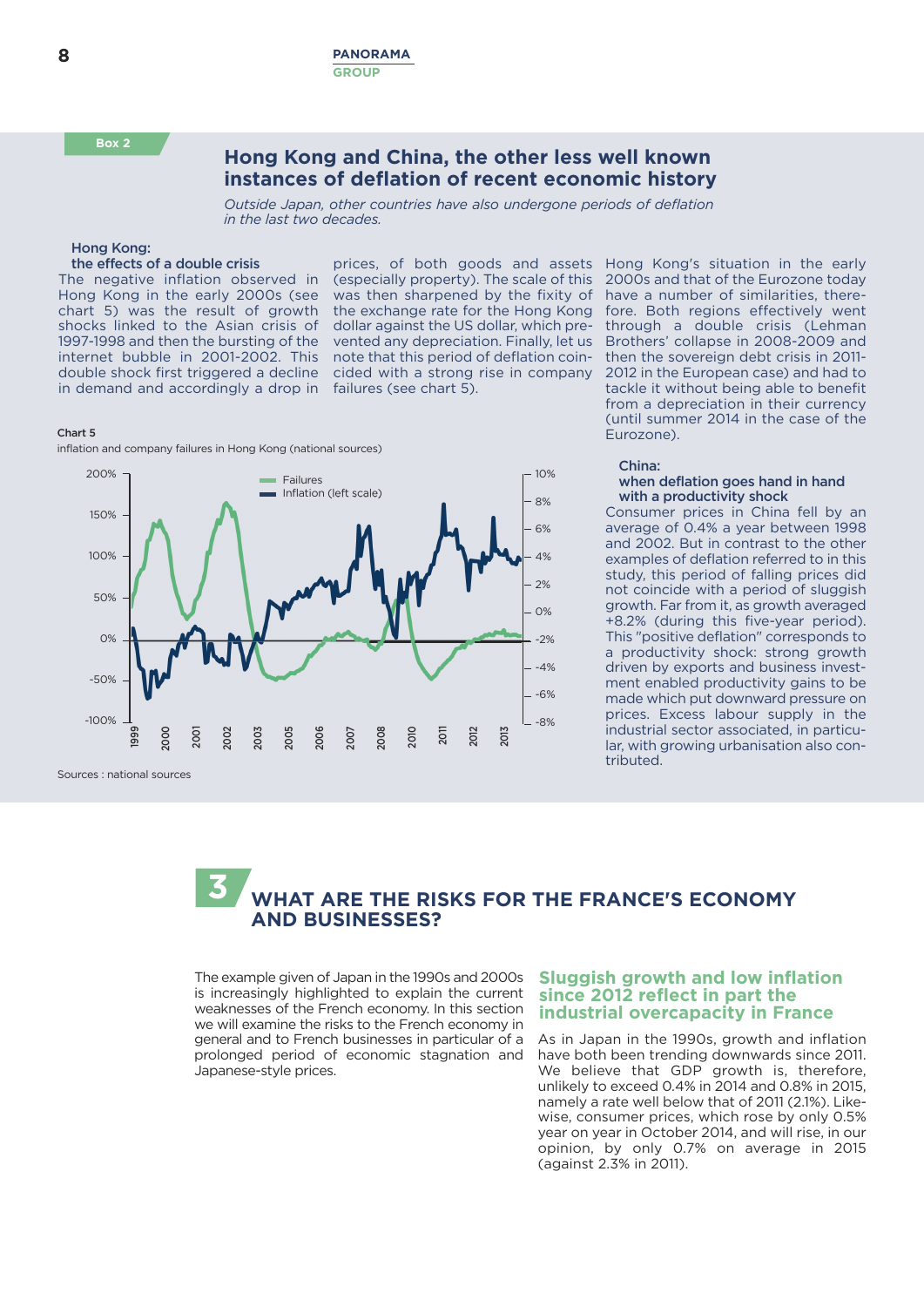This combined downturn in growth and inflation results from the traditional adjustment mechanisms of market economies: since the price results from an adjustment between supply and demand, its increase reflects a relative rise in demand compared to supply. Inversely, a price decline reflects a decline in demand relative to supply. Lower inflation, therefore, is principally a reflection of weak demand. This is notably the case after one or several crises. The recent world crisis caused a drop in world GDP and then weaker growth than before 2008, especially in the Eurozone in Japan (see chart 6). So the volume of capital accumulated before 2008 has turned out to be too great. In other words, production capacity has been under-utilised and investment remains in the doldrums. This is confirmed by the capacity utilisation rate: it is still below its average pre-crisis rate in France (80.9% in Q3 2014 against 85.2% on average

## **Chart 6** GDP volume (base 100 = Q1 2000)



Sources : national sources

### **Chart 7**

Capacity utilisation rates by sector (October 2014, gap compared to 2000-2008 average)



Source : Banque de France

between 2000 and 2008) and in the Eurozone as a whole. The same finding applies to Japan but not to the United Kingdom and even less so to the United States. This relative excess offer in relation to demand leads to a marked slowdown in inflation.

This overcapacity does not affect all activity sectors in France equally. Chart 7 measures the difference in percentage points between the average capacity utilisation rate (CUR) between 2000 and mid-2008 and that of October 2014 for each activity sector. The CUR is equal to the ratio of production capacity (machines and equipment) that has been effectively mobilised for production and total production capacity potentially available on a given date. It results from this calculation that there is overcapacity in all industrial sectors, all scores being negative. The agro-food and pharmaceuticals sectors look closer to equilibrium, while automotives are still suffering from significant overcapacity. These capacity utilisation rates are only available for industrial sectors<sup>(9)</sup>. A comparison between the level of value added in Q3 2014 and that achieved during the pre-crisis peak in 2008 suggests that services sectors are suffering little or not at all from these problems of overcapacity. In contrast to most industrial sectors, the value added of these sectors has returned to its precrisis level or is very close to it.

The existence of such overcapacity makes an activity sector particularly vulnerable to deflation-related risk. If demand remains sluggish and pushes prices south, the sectors which suffer before the overcapacity develops are the most likely to find themselves having to drop their sale prices.

## **In a period of stagnation,<br>businesses prefer to build up<br>liquidity and pay off debts rather than to invest than to investliquidity and pay off debts rather**

This overcapacity has consequences: it makes new investment useless if demand picks up, insofar as the production capacity unutilised to date can be harnessed for use. In this context of stagnating activity, downward price pressure and production overcapacity, businesses therefore prefer to increase their cash reserves rather than engage in productive investment.

Recent figures tend to confirm this scenario in France. In the first half of 2014, treasury volumes for the 80 blue-chip French groups rose by 9.4% to reach \$146 billion, or the highest amount for 6 years at this time of year, generated by the results of the manufacturing industry and energy sectors. This increase in cash reserves reflects surplus liquidity for these businesses.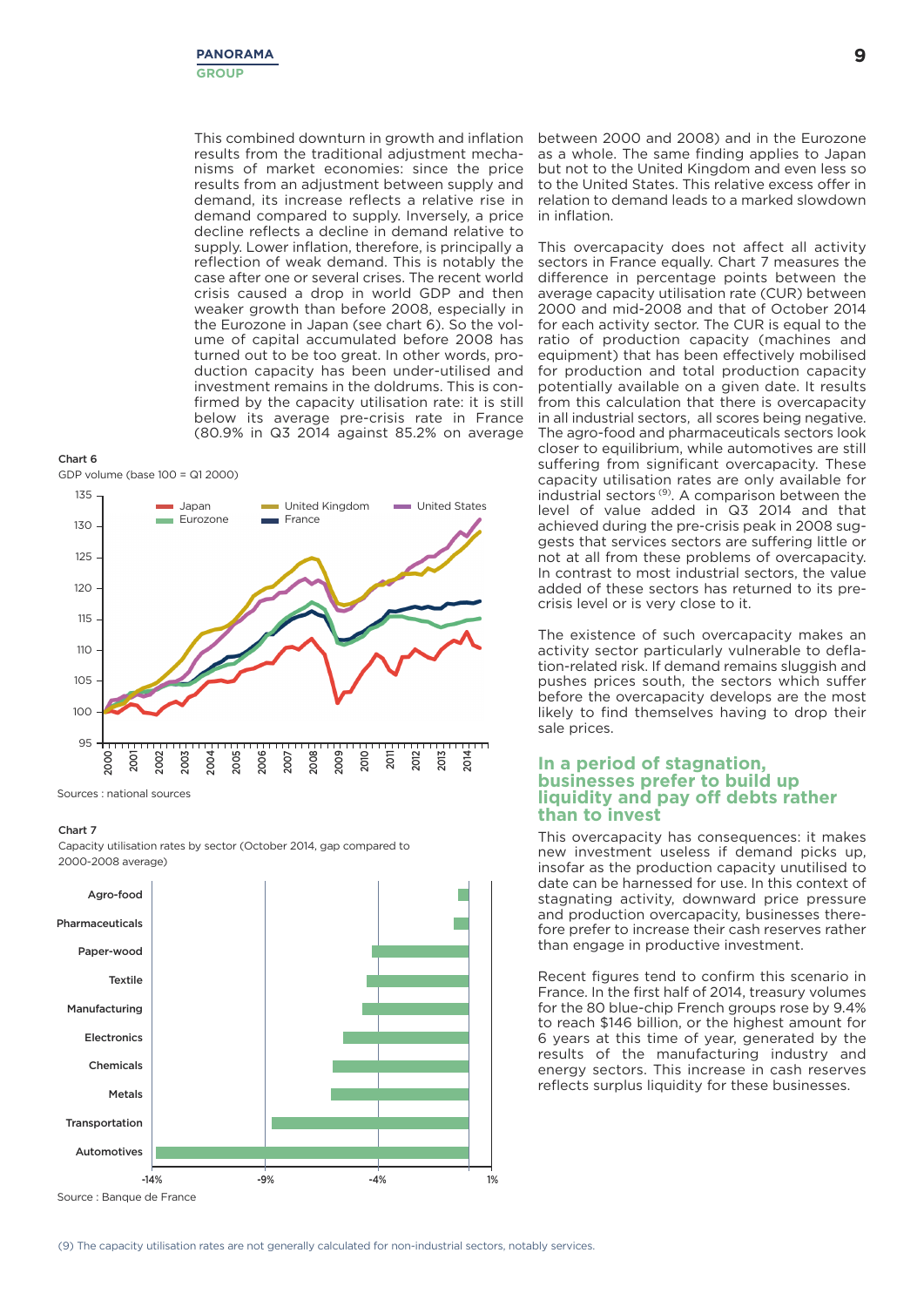## **Chart 8**

Evolution of cash reserves of 80 top French groups by sector (in EUR billions)



Source : Banque de France

## **Chart 9**

Investment flows for the 80 top French groups by sector (in EUR billions)



Source : Banque de France

### **Chart 10**

Debt to value added ratio of non-financial companies  $(% V_A)$ 



Source : Banque de France

An analysis of cash flows makes it easier to understand how this surplus liquidity is being used. There are three types of cash flow: that deriving from operational activities, financing operations and investment operations. The first category of flows (self-financing capacity less changes in working capital (10) and therefore directly linked to the company's core business) has been steadily falling since 2010. Cash flow for financing operations relates to the distribution of dividends ( $€30.7$  billion paid out in the first half of 2014, main use for cash since the start of the year), loan repayments (no massive repayments nor massive borrowing since the first half of 2013) and share issuance (capital increases by growing own funds). A slight improvement in investment flows, the last cash flow category, has been observed, notably in the energy and environment sectors, but this rise is more due to the fact that the large groups are investing in other companies (purchases of financial assets up \$10 billion over one year) rather than in the acquisition of tangible fixed assets, which has been on the decline since 2012, though these are the kinds of acquisition which help boost business production capacity.

As explained in part 2, a similar strategy, consisting of substantial purchases of financial assets to the detriment of productive investment, was put in place by Japanese businesses in the early 2000s, something which could have helped maintain the deflationary pressures and the pervasive climate of the country's economic stagnation.

Apart from the build-up cash reserves, a context of weak growth prospects and low inflation acting as a disincentive to productive investment can also lead to deleveraging by business, especially by those companies with initially high debt levels. Here again, the example of Japan confirms this (see part 2). Now, even if corporate debt in France is not as high as in Japan in the 1990s, the current momentum is upwards. The debt ratio of non-financial companies reached 129.7% of value added in the second quarter of 2014 (see chart 10). However, if one relates the outstanding debt of businesses to their equity (most appropriate calculation during times of economic stagnation, because value added tends not to advance but to diminish mechanically increasing the ratio), this new debt ratio stabilised at a level close to 80% in 2013 and 2014.

The higher the initial level of the debt, the stronger the propensity to pay down debt rather than invest in order to improve solvency and so be able to obtain better financing conditions in the future (see chart 11 page 11).

(10) Working capital is calculated as the sum of the stock accounts and client and supplier receivables, less client/supplier debts and fiscal and social debts.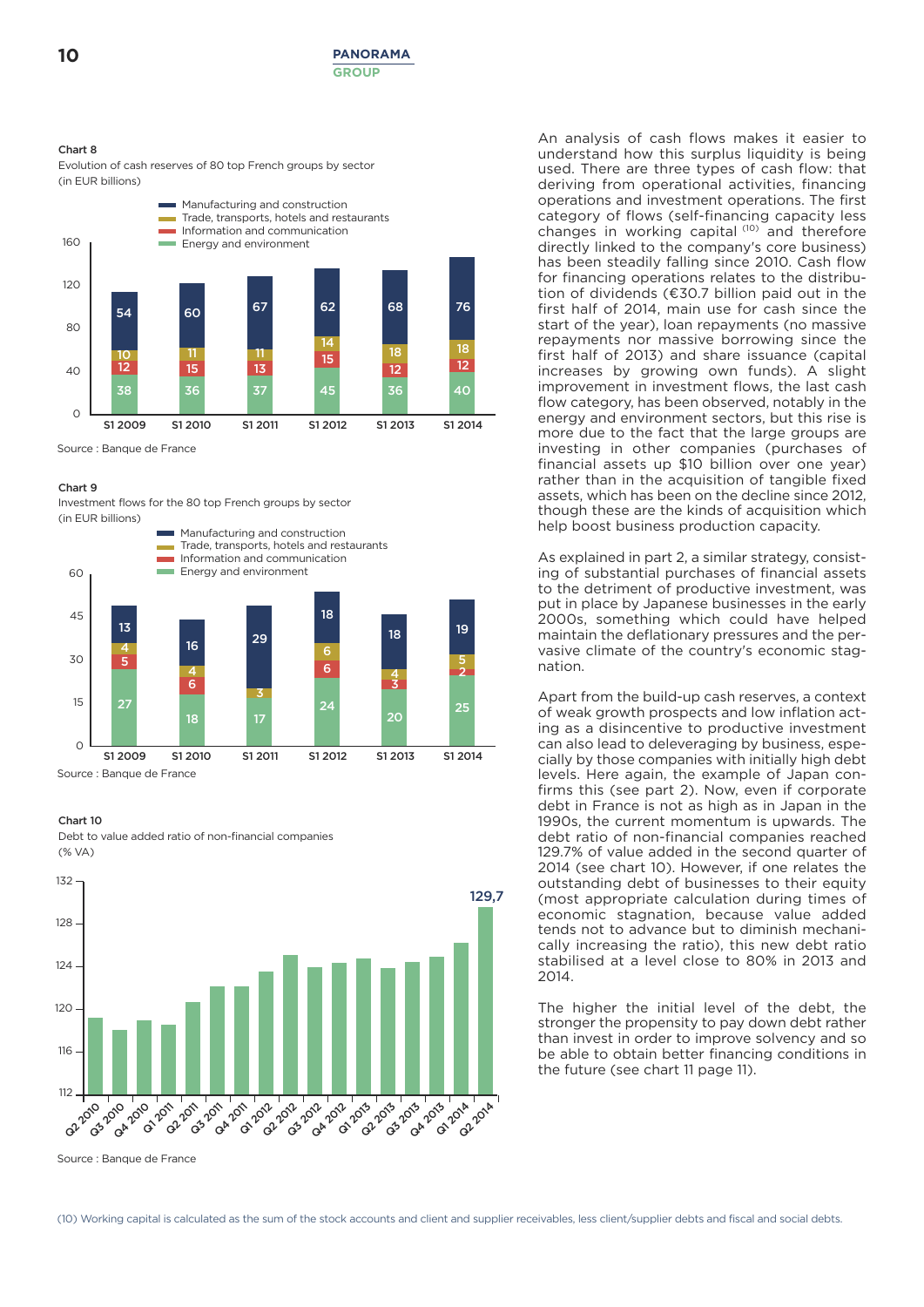

#### **CHART 11**

Bank indebtedness in 2012 (as % of value added)



#### Source : INSEE

This is not necessarily the case for the manufacturing industry or the energy sector, but the deleveraging trend is already affecting activity sectors such as agriculture, services and even construction.

Meanwhile, those businesses which have not been paying off their debts benefit from more favourable refinancing opportunities in a similar environment of weak inflation and growth. This is because, according to economic theory, the potential growth rate influences the natural interest rate, i.e. the short-term interest rate enables an economy to enjoy full employment through two different channels. First, lower growth means lower income for businesses and households, which leads them to invest and consume less. Next, sluggish growth depresses investment by reducing expected returns.

### **Chart 12**

Gap between annual growth in consumer prices and production price growth in France (in percentage points, sources: INSEE and Coface)



Finally, the increased demand for savings and flagging investment drag down interest rates. This rate of interest is admittedly a theoretical concept. But in fact, a lower natural interest rate is reflected in a very accommodating monetary policy. Current examples from the US Federal Reserve and the European Central Bank confirm this. Recent changes in the interest rates on bank loans granted to businesses and households in France, as well as corporate bond yields also seem to confirm the theory.

These low interest rates impact on businesses, as they facilitate their refinancing: a loan that is maturing can be repaid much more easily by means of another loan if the interest rate on the second loan is low. This is a factor which could limit the scale of the increase in company failures linked to the stagnation of the economy. However, keeping companies alive which are able to refinance thanks to very favourable finance conditions is not necessarily a good thing for investment prospects in the long term. Companies in poor health can survive in the short-term without restructuring, but they do not have sufficient capacity to increase their investment, which penalises growth in the medium term.

In the end, economic stagnation can prompt French companies to build up liquidity, deleverage or take advantage of lower interest rates to refinance more easily. But this strategy favours their short-term survival to the detriment of productive investment indispensable for their medium-term growth prospects.

## **Lower** oil prices benefitting<br>businesses, especially in the **industrial and transport sectors Lower oil prices benefitting**

Besides these more favourable financing conditions, subdued inflation can benefit businesses if it translates into lower production costs. More specifically, a company enjoys higher margins if its production costs fall more than its selling prices, i.e. if it does not fully pass on the fall in input prices to its selling prices. In this context, the gap between the annual growth in the consumer price index and the production price index can be seen as a leading indicator of business margins (11) .

Now in France, production prices have fallen more markedly than consumer prices. In other words, businesses seem unable to completely pass on the fall in their production costs to consumers, as the gap between consumer price inflation and that of production costs is positive and has been climbing since 2013 (see chart 12). With regard to this indicator, the current fall in production prices would therefore seem to be of benefit to business margins, even if these continue, meanwhile, to be penalised by other factors, such as the difficult economic environment.

(11) However, the production price index only provides a partial picture of the movements in production costs and therefore of business margins, as it only takes account of the cost of commodities and materials. The cost of labour, which represents a significant proportion of companies' production costs (especially in the case of a largely service-based economy like France) is not, therefore, included.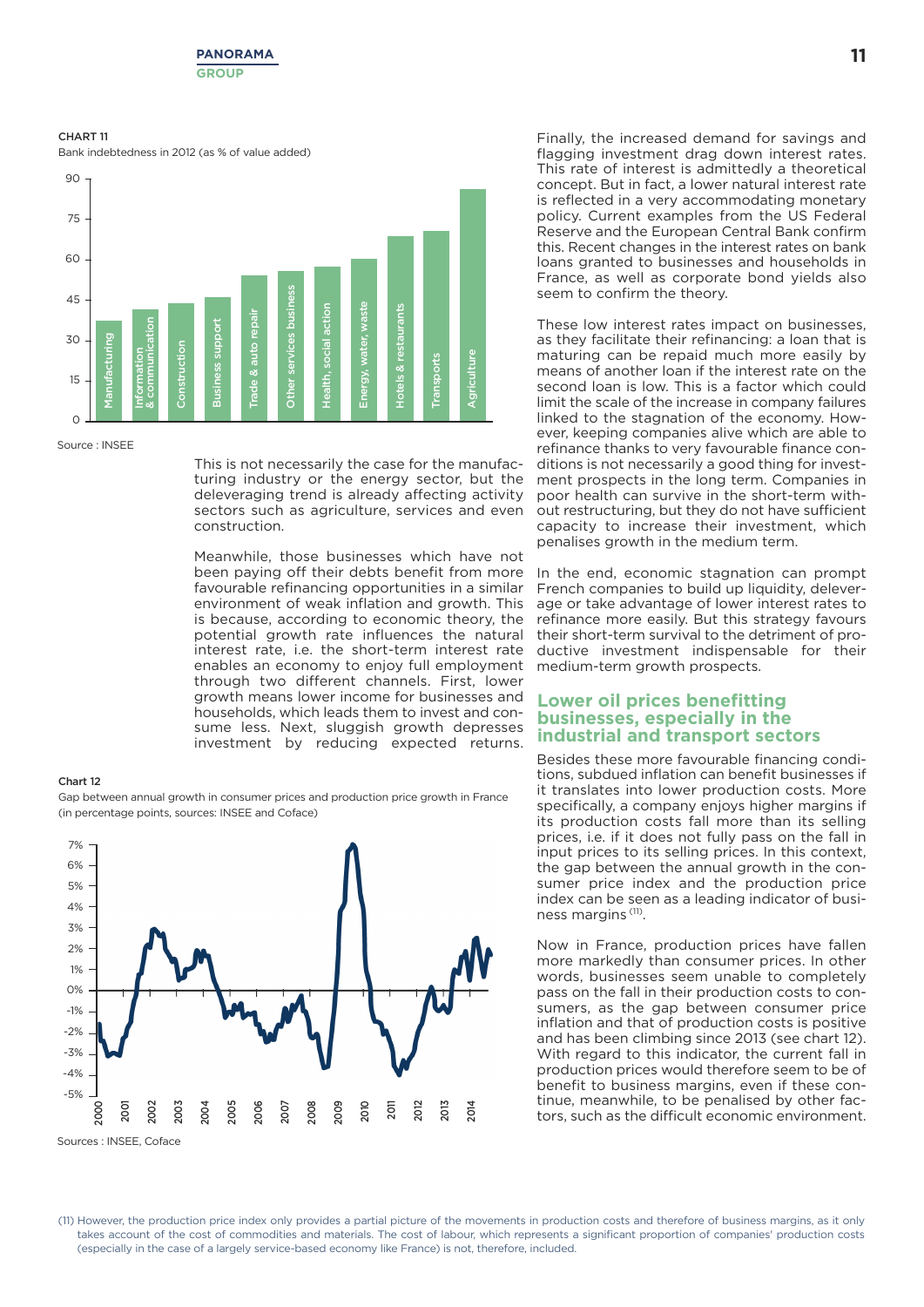This effect varies, however, quite substantially from one sector to another. The size of the gap between annual consumer price growth and production price growth for each available sector suggests significant differences between them. It comes as no surprise that the sectors in which energy in general and oil in particular represent a significant share of inputs seem to profit particularly from the world decline in oil prices: the energy and transport sectors are in positive territory in chart 13, meaning that the fall in production prices from which they benefited in recent months has not been passed on in full to selling prices at this stage (12).

## **Chart 13**

Gap between annual consumer price growth and production price growth by activity sector in France (in percentage points)



Sources : INSEE and Coface

The recent fall in world oil prices is one of the main reasons for this correction of production prices. According to COE Rexecode, the 16% decline in the oil price (Brent) in euro terms between September 2013 and October 2014 has led to a 0.2% fall in production prices for the French economy as a whole. Business margins (as measured by gross operating surplus) have risen by 1.2% as a result.

But the effects vary significantly from one sector to another. Again it is no surprise that the sectors in which oil forms the highest share of intermediate consumption are the main beneficiaries of this world price correction. These are, in particular, industry (margins up by 2.9%), and especially chemicals which is the big winner. Outside industry, the transport sector is taking full advantage of

this drop in the oil price (EBITDA up by 11.8%). This is less true for the market services sector, retail and also construction.

These effects are only proven in the case where no cut in the sale price has been decided. As we know, current downward pressure on prices other than that of energy suggests that the decline in production prices will be at least in part reflected in sale prices, thus both cutting businesses' margin gains and at the same time increasing deflationary pressures.

This is illustrated by the recent example of the 2008-2009 crisis: the gap between consumer price growth and production price growth was temporary, both for the whole economy in general (chart 12) and for the industrial sectors (chart 13). Businesses, then, are even more inclined to pass on the fall in their production costs to their sale prices in a context of sluggish demand as in 2009.

A company's ability to not pass on these fluctuations in its production costs also depends on the degree of competitiveness in its activity sector. In 2008, a study by the French Finance Ministry (13) measured the level of competitiveness by sector in France. To do this, the author first considered the average gap over a long period between the sale price and the marginal cost of production (i.e. the production cost of the last unit produced). Because the less competitive a sector is, the more durably the sale price can depart from the marginal cost of production. The degree of concentration in the sectors was also taken into account, as were the regulatory indicators measuring a sector's openness to competition or the State's participation in the capital of the businesses in the sector. From this analysis one can conclude that the transport, retail, hotel and banking sectors are relatively uncompetitive in France.

To conclude, the transport sector seems to be the best placed to profit from the drop in the oil price in the short term: this commodity represents, in effect, a large proportion of its input and the sector's relatively low degree of competitiveness should enable it not to fully pass on the fall in its production costs to its sale prices.

## **Exports, a possible escape route for industry?**

Finally, those businesses most oriented towards exports are likely to suffer less from the stagnation of the domestic market thanks to two effects. First, weaker growth on the internal market can be offset, at least in part, by more sales on export markets where growth is more dynamic. Second, this growth in export sales is all the more likely to take place if price stagnation causes a relative fall in prices in the country in question and thus greater price competitiveness for its exporting businesses.

- (12) There are several sectors (notably the services sector) for which it is not possible to compare production price and consumer price indices due to the absence of available data.
- (13) Bouis R. (2008): "Niveau et évolution de la concurrence sectorielle en France", (Level and evolution of sector competition in France) Trésor Eco No 27, January.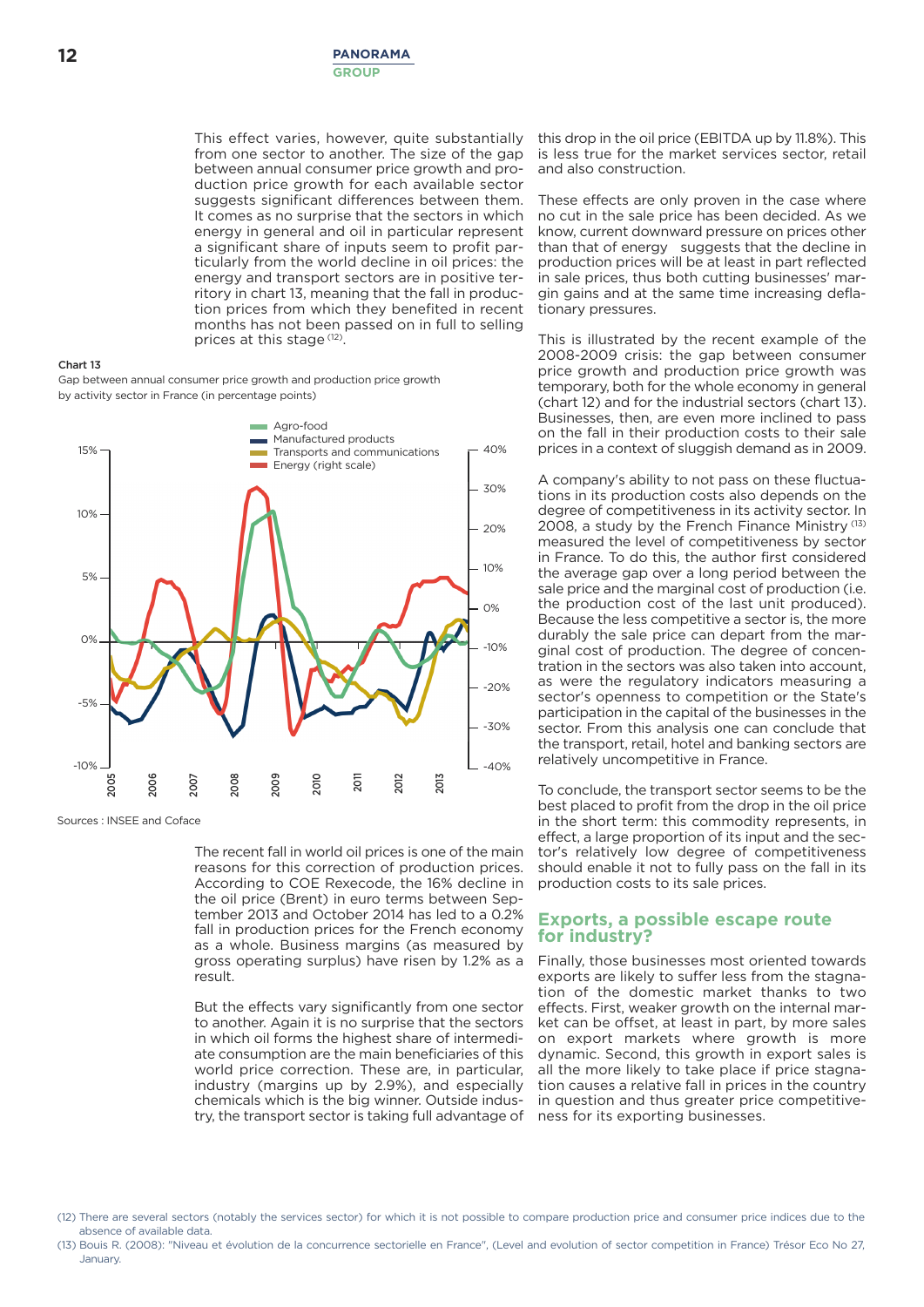Although in France the amount of exports represented 16.2% of turnover for businesses as a whole and 28.3% of that of exporting companies in 2012 according to INSEE<sup>(14)</sup>, it varies considerably from one sector to another. Here too, industry seems to be in a better position than the other sectors to enjoy the benefits: 19.1% of companies in the sector declared an export turnover in 2012, or more than twice the national average (9.1%) and more than any other sector. Among these industrial export companies, the average export ratio (i.e. the proportion of exports in their total turnover) is more than 37%, compared with an average of 28.3% for the other sectors. Only the transport sector is doing better in this respect (38%). At the bottom of the rankings, trade and business services are less oriented towards exports, both regarding the proportion of exporting businesses (14.7% and 8.8% respectively) and the average export ratio (18.4% and 28.9%).

The impact of this breath of fresh air for French industry needs, however, to be put into perspective, as France's main trading partners too (namely the other Member States of the Eurozone) are going through a period of almost zero price growth and weak GDP growth.

## **What is the impact of "low-flation" on company insolvencies?**

The downturn in inflation since 2011 has had positive effects on the French economy and its businesses in the short term. It is, for example, one of the factors which has sustained household purchasing power and accordingly growth in household consumption in recent quarters. Moreover, such resilient household consumption is still the key driver of French growth, and therefore one of the main reasons for the stabilisation of the number of company insolvencies in France in 2014. Businesses are also benefiting from the lower oil price, especially the industrial sector (chemicals in particular) and the transport sector thanks to a drop in their production costs which is not fully reflected in their sale prices. But this positive, short-term effect will fade once the worldwide decline in the oil price is over.

Besides these temporary effects, the marked slowdown in inflation also highlights the risk of lasting deflation in France. The ECB's proactive bilised despite growth of only 0.4%.

policy, the availability of abundant liquidity, and even the current structures of the French economy (in particular, the relative resilience of wages, even during a period of high unemployment or even the low degree of competitiveness on certain markets) mean one can keep a sense of proportion regarding the risk of "deep deflation" as in the 1930s. On the other hand, the probability of a prolonged period of "low-flation" and weak growth like that observed in Japan from the 1990s seems stronger. There are, however, several reasons for putting this risk into perspective: the situation of the French banking sector today appears better than that of the Japanese banks in the 1990s. And the scale of the French property sector excesses appears smaller than that of Japan at the time.

But a similar scenario would have adverse consequences, stagnation together with lacklustre growth for the French economy as a whole, and more particularly, for businesses in the activity sectors with overcapacity. Industry and especially the automotive sector are first in line among them. Nevertheless, the industrial sectors, most oriented towards export, are better placed to compensate for the lack of sufficient outlets on internal markets by stronger sales abroad, even if the downward trend of inflation is now common to most of its main trading partners (notably the other Eurozone countries).

Stagnation also has secondary effects. In expectation of it, businesses tend to postpone their productive investments so they can build up cash or pay down their debts. Lower interest rates, caused by the combined fall in growth and in inflation make it easier, mean- while, for these indebted companies to refinance. Businesses with insufficient outlets thus manage to survive without undergoing restructuring, but they still don't have sufficient capacity to increase investments.

To sum up, a prolonged period of stagnation has adverse effects not only on businesses. It is, above all, a sign of a shift in the pattern of growth: less growth, less inflation, but also more favourable financing conditions and lower production costs for certain sectors. 2014 confirms this: while GDP growth above 1.6% was historically necessary to bring down the number of company insolvencies in France, these have sta-